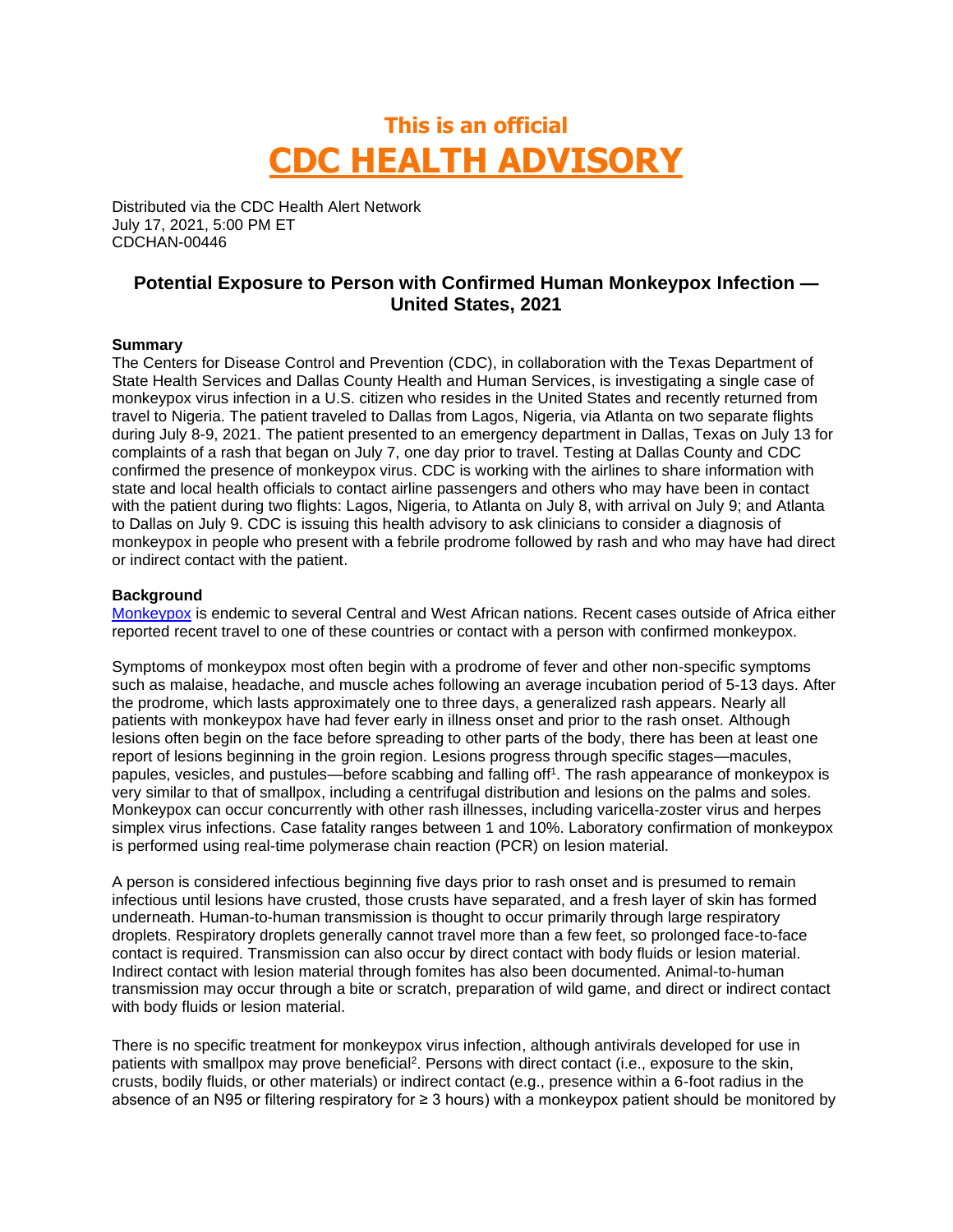health departments; some persons may be candidates for post-exposure prophylaxis with smallpox vaccine after consultation with public health authorities.

### **Recommendations for Clinicians**

- If clinicians identify patients with a constellation of signs and symptoms that could be monkeypox, a travel history should be solicited. Monkeypox should be considered in patients with unexplained onset of fever, chills, new rash, or new lymphadenopathy, and a history of 1) air travel from Lagos Murtala Muhammed International Airport, Nigeria, to Hartsfield-Jackson Atlanta International Airport on July 8 with arrival on July 9, 2) air travel from Atlanta to Dallas Love Field Airport on July 9, or 3) presence in those airports on July 8-9.
- Patients with suspected monkeypox should be isolated in a negative pressure room, and all personnel should wear personal protective equipment (PPE) in accordance with recommendations for standard, contact, and airborne precautions<sup>3</sup>. All healthcare workers (e.g., clinical staff and environmental staff) caring for a patient with suspect or confirmed monkeypox should be communicated the importance of maintaining proper isolation precautions so that infection is not transmitted to them or others.
- Clinicians should consult their state health department or CDC's monkeypox call center through the CDC Emergency Operations Center (770-488-7100) as soon as monkeypox is suspected.

### **Recommendations for Health Departments**

- If monkeypox is suspected by the health department, then CDC should be consulted through the CDC Emergency Operations Center (770-488-7100).
	- $\circ$  After consultation with CDC, samples can be sent to CDC or an appropriate Laboratory Response Network for confirmatory testing by PCR<sup>4</sup>.
	- $\circ$  Send all specimens through the state/territorial public health department, unless authorized to send directly to CDC.
- Ideal specimens for laboratory testing include lesion fluid, lesion roof, scabs, and crusts. Serum and whole blood can also be collected. Best practices are to collect multiple specimens from different locations on the body. Detailed specimen submission instructions are available at CDC's [monkeypox](https://www.cdc.gov/poxvirus/monkeypox/index.html) website<sup>5</sup>.

#### **Recommendations for the Public**

• Individuals who may have had contact with a suspect or confirmed monkeypox case should contact their health department for a risk assessment.

#### **For More Information**

- Contact your local health department if you have any questions or suspect a patient may have monkeypox.
- **CDC**
	- o [CDC-INFO](https://www.cdc.gov/cdc-info/index.html) or 1-800-232-4636
	- o CDC 24/7 Emergency Operations Center (EOC): 770-488-7100

#### **References**

- <sup>1</sup> [Clinical Recognition of Monkeypox](https://www.cdc.gov/poxvirus/monkeypox/clinicians/clinical-recognition.html)
- <sup>2</sup> [Antivirals](https://www.cdc.gov/poxvirus/monkeypox/clinicians/treatment.html)
- <sup>3</sup> [Infection Control Measures in Hospitals](https://www.cdc.gov/poxvirus/monkeypox/clinicians/infection-control-hospital.html)
- <sup>4</sup> [U.S. Laboratory Response Network](https://emergency.cdc.gov/lrn/coverage.asp)
- <sup>5</sup> [Preparation and Collection of Specimens](https://www.cdc.gov/poxvirus/monkeypox/clinicians/prep-collection-specimens.html)

*The Centers for Disease Control and Prevention (CDC) protects people's health and safety by preventing and controlling diseases and injuries; enhances health decisions by providing credible information on critical health issues; and promotes healthy living through strong partnerships with local, national, and international organizations.*